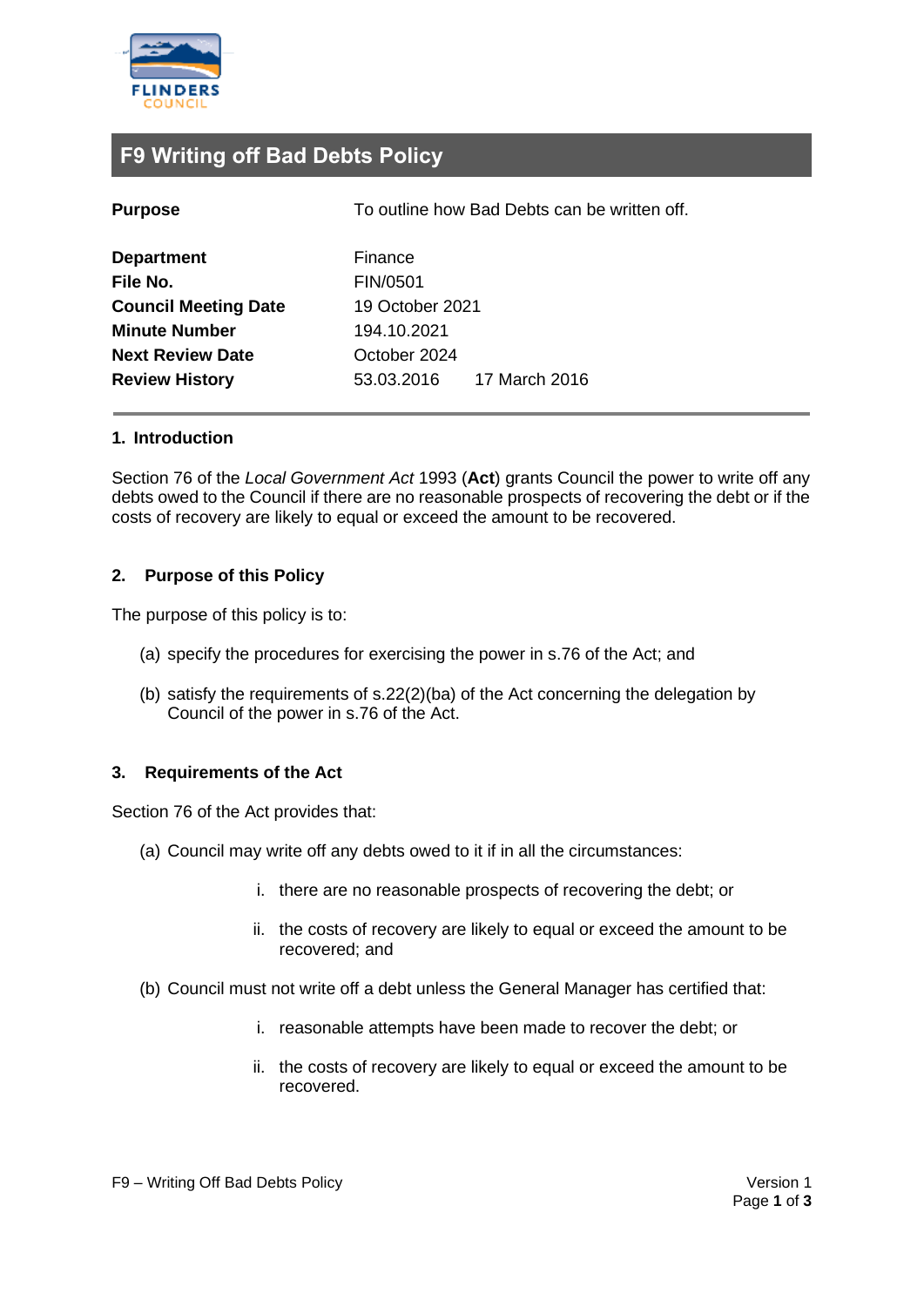## **Writing Off Bad Debts F9**

#### **4. Definition of Debt**

Council incurs two types of debts; those that are charged against a property and those that are not charged against a property. Debt which is not charged against a property is referred to as 'sundry debt'. A debt can be incurred by an individual, Not For Profit or Profit Organizations (Sole Trader, Partnership or Company (Private or Limited)).

#### **5. Procedure for General Manager**

A debt may be written off by the General Manager acting under delegated authority where:

- (a) the debt is equal to or less than \$500;
- (b) reasonable efforts have been made to recover the debt; and
- (c) either:
- i. the cost of attempting to recover the debt would equal or exceed the amount of the debt owed to Council; or
- ii. there are no reasonable prospects of recovering the debt because:
- A. if the debtor is an individual, the debtor is not in a financial position to have a garnishee placed on their income or does not have sufficient assets to satisfy the debt; or
- B. if the debtor is an organisation (Not For Profit or Profit Organizations (Sole Trader, Partnership or Company (Private or Limited)), and there are insufficient unsecured assets held by the organisation to satify the debt; or
- C. the debtor cannot be located.

#### **6. Referral to Council**

The decision of whether or not to write off a debt exceeding \$500 must be referred to Council for a decision along with a report prepared by the General Manager containing:

- (a) the following details regarding the debt:
	- i. the amount of the debt;
	- ii. the type of debt; and
	- iii. how long the debt has been outstanding; and
- (b) certification in accordance with s.76(2) of the Act that either:
	- i. reasonable attempts have been made to recover the debt; or
	- ii. the costs of recovery are likely to equal or exceed the amount to be recovered